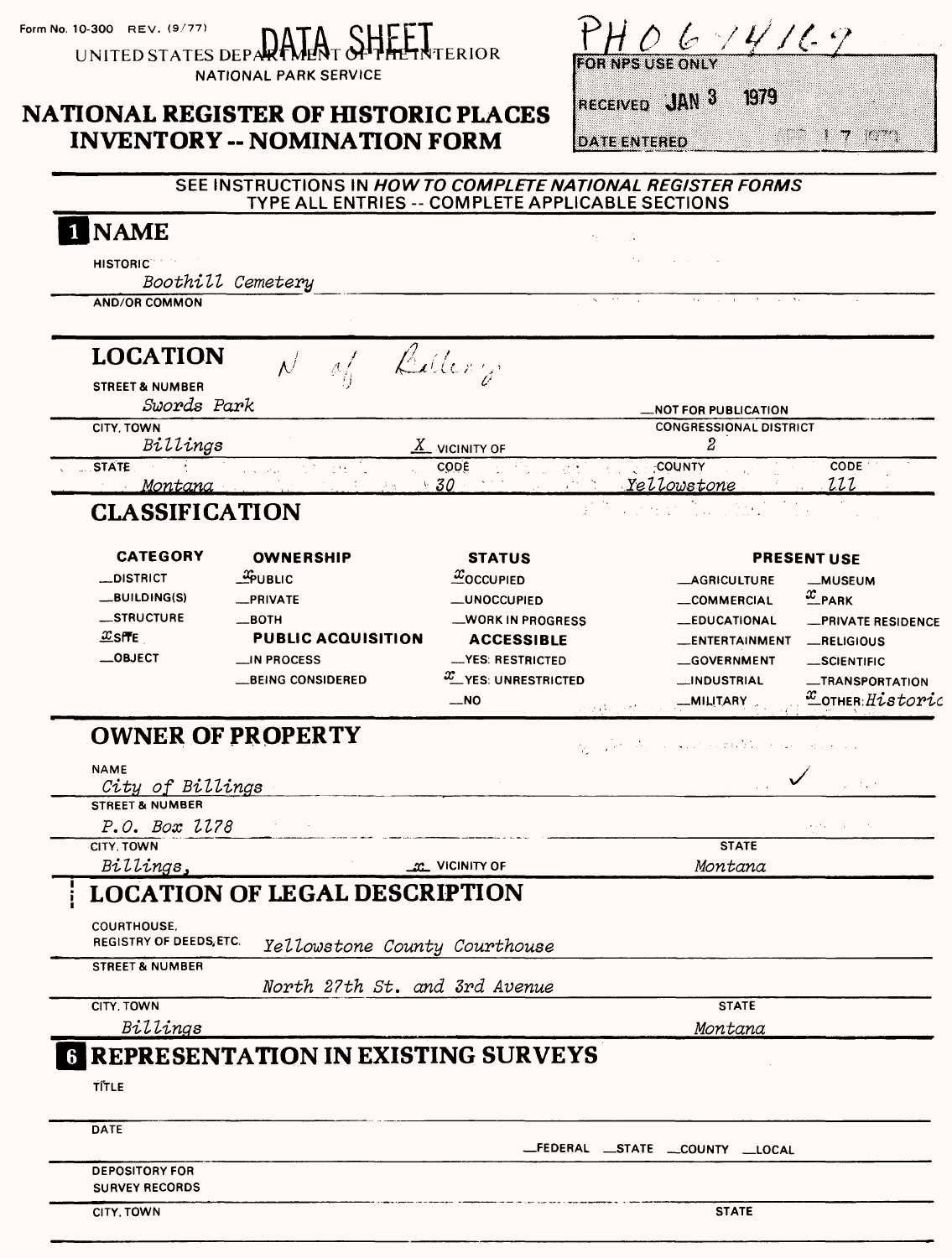# **Z** DESCRIPTION

|                    | <b>CONDITION</b>     | <b>CHECK ONE</b> | <b>CHECK ONE</b>  |             |
|--------------------|----------------------|------------------|-------------------|-------------|
| <b>LEXCELLENT</b>  | <b>LOETERIORATED</b> | __UNALTERED<br>x | $x$ ORIGINAL SITE |             |
| $\equiv$ GOOD      | $\_$ RUINS           | <b>ALTERED</b>   | __MOVED           | <b>DATE</b> |
| $\frac{x}{2}$ FAIR | __UNEXPOSED          |                  |                   |             |

#### DESCRIBE THE PRESENT AND ORIGINAL (IF KNOWN) PHYSICAL APPEARANCE

Boothill Cemetery, burying ground for the Yellowstone River Town of Coulson, is located on a small hill at the east end of the 500-foot rooky outcrop bordering Billings, Montana, on the north. The land encompassing the cemetery was once buffalo country where Indians camped, hunted and fought. The small hill became a cemetery with the establishment of Coulson, named for the Coulson Packet Line which operated steamboats up the Missouri and lellowstone rivers from St. Louis.

Coulson existed from 1877 to 1882 when the Northern Pacific Railroad pushed its tracks west and established the City of Billings. But during those five years of life, Coulson was a wild and woolly settlement. Hardly a night passed without a gun fight or two.

Following the arrival of the railroad and the move of Coulson residents, lock, stock and barrel to Billings, Boothill Cemetery was no longer used. Its wooden, crudely lettered grave markers sagged with time and weather, and native grass waved high in the wind almost hiding the depressions of the graves.

The area containing Coulson and its cemetery, along with other sections bordering the railroad route, was acquired by the Northern Pacific and its subsidiary, Minnesota & Montana Land & Improvement Company. A few years after establishment of Billings in 1882, the company constructed an irrigation canal. Water to turn the alkali flats into cropland was taken from the lellowstone River above Billings and carried 39 miles to a discharge point well below Coulson. Grateful for the aid of a pioneer farmer and irrigation specialist, the late I.D. O'Donnell of Billings, Minnesota & Montana Land & Improvement Company gave title to the cemetery site to him.

Aware of its historical importance, Mr. O'Donnell was instrumental in Boothill's preservation, and he erected a rock and mortar obelisk on the cemetery 's hilltop. Midway up the obelisk's west side a concrete plaque was embedded with the carving: "Died, 1877-1882."

Cut into marble on each of the four sides of the obelisk's base are verses written by Mrs. B.F. Shuart, Wife of the first minister of Billings Congregational Church:

"This monument marks a historic site Where thirty-five lie buried. They played the drama called life for fortune and fame Lost their lives; lost their game."

"Upon this rugged hill, The long trail past, These men of restless will Find rest at last."

"The stream flows on but it matters not To the sleepers here by the world forgot. The heroes of many a tale unsung, They lived and died when the West was young."

"In memory of those who blazed the trail And showed to us our West In boots and spurs they lie

And on this hill find rest."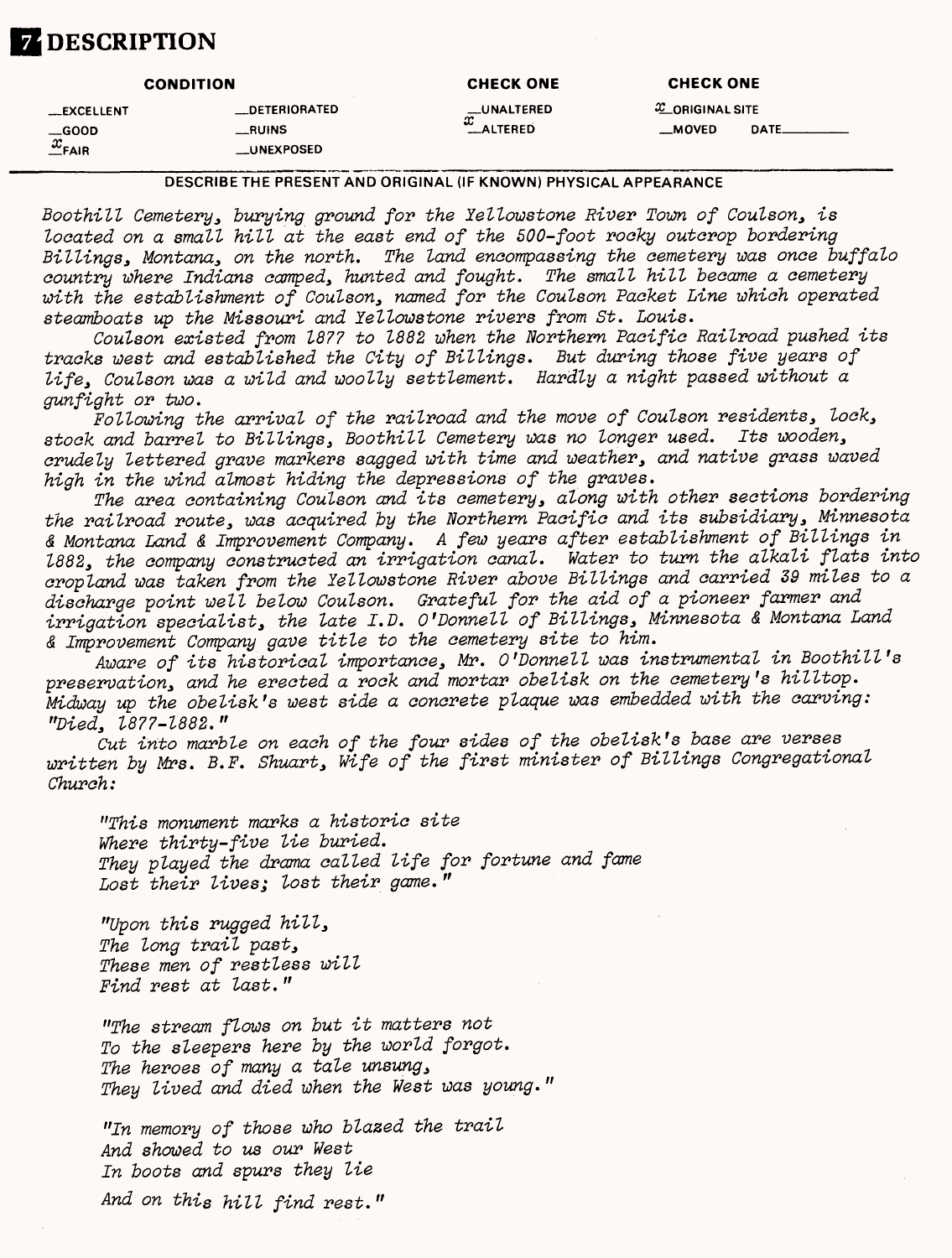# **NATIONAL REGISTER OF HISTORIC PLACES INVENTORY -- NOMINATION FORM**



**CONTINUATION SHEET** 

 $\boldsymbol{\eta}$  $\mathcal I$ **ITEM NUMBER** PAGE

With Billings living up to its nickname, The Magic City, and stretching east and west along the Vellowstone River, Mr. O'Donnell felt best preservation for Boothill was avnership by the City. In the late 1920's he deeded the cemetery to the City of Billings, and Boothill is now a city park and an "Approved Old West Trail Attraction."

In 1970, Billings' City Park Department erected a large steel sign supported by massive concrete blocks at the cemetery entrance. The sign's pierced lettering tells briefly the history of Coulson and its Boothill, citing one of the most important historically to be buried there as H.M. (Muggins) Taylor. who. July 1-3. 1876, carried Gen. Alfred H. Terry's dispatch of the Custer defeat from Terry's camp near the Battle of the Little Bighorn to the Army post, Fort Ellis, above Bozeman. Later Taylor was a deputy sheriff at Couls on and was Fatally wounded in a struggle with Couls on's tawn drunk, Henry Lumph.

In addition to the steel sign, Billings Park Department and the Billings Heights Kiwanis Club have erected a wooden pole fence along Boothill's west side; have kept native grass mowed; have put replicas of the original headboards at most of the graves, and on September 30, 1978, dedicated a new marker at the grave of H.M. (Muggins) Taylor. The marker is a large granite stone bearing a bronze plaque and set in a concrete base. It was donated by the Billings people interested in the historical significance of Boothill Cemetery as the burial site of the courageous scout and lawman, H.M. (Muggins) Taylor.

The Rev. John F. McCelland, retired minister of Billings First Congregational Church, gave the eulogy. First minister of the Church, the late Rev.  $B.F.$  Shuart, had officiated at Taylor's funeral.

Mike Hink. Park Superintendent of Billings, was master of ceremonies and . introduced Billings mayor, William A. Fox; Vellowstone County Sheriff Dean S. Betzer, who represented the law Taylor served; Billings Heights Kiwanis Club President Clinton Bishop, who placed a wreath on the grave, and members of historical organizations interested in Boothill's preservation.

A 12-gun salute was fired and Taps sounded by members of the American Legion Past, headed by Clifford Hanson.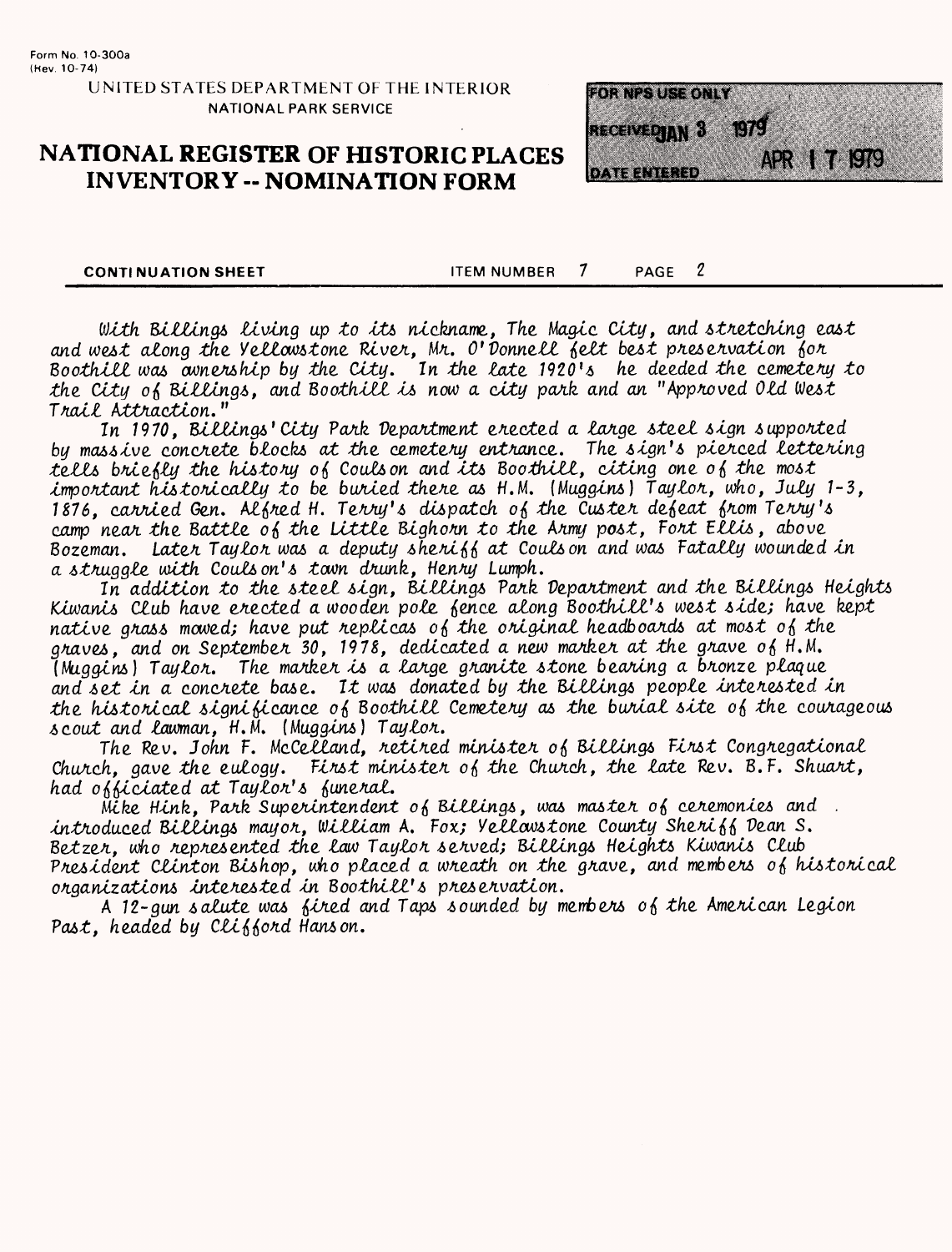# **01 SIGNIFICANCE**

| <b>PERIOD</b>                           |                                | AREAS OF SIGNIFICANCE -- CHECK AND JUSTIFY BELOW |                               |                                            |
|-----------------------------------------|--------------------------------|--------------------------------------------------|-------------------------------|--------------------------------------------|
| <b>_PREHISTORIC</b>                     | <b>_ARCHEOLOGY-PREHISTORIC</b> | COMMUNITY PLANNING                               | <b>LANDSCAPE ARCHITECTURE</b> | RELIGION                                   |
| $-1400-1499$                            | _ARCHEOLOGY-HISTORIC           | <b>CONSERVATION</b>                              | $\mathfrak{L}$ AW             | $\_$ SCIENCE                               |
| $-1500-1599$                            | <b>AGRICULTURE</b>             | $—ECONOMICS$                                     | <b>LUTERATURE</b>             | $\equiv$ SCULPTURE                         |
| $-1600-1699$                            | <b>ARCHITECTURE</b>            | $x$ EDUCATION                                    | $x$ <sub>MILITARY</sub>       | _SOCIAL/HUMANITARIAN                       |
| $\overline{x}^{1700-1799}_{-1800-1899}$ | ART                            | <b>ENGINEERING</b>                               | <b>_MUSIC</b>                 | <b>EXTHEATER</b>                           |
|                                         | __COMMERCE                     | <b>EXPLORATION/SETTLEMENT</b>                    | <b>__PHILOSOPHY</b>           | -TRANSPORTATION                            |
| __1900-                                 | COMMUNICATIONS                 | _INDUSTRY<br>$\equiv$ INVENTION                  | _POLITICS/GOVERNMENT          | <b>COTHER (SPECIFY) Montana</b><br>History |
|                                         |                                |                                                  |                               |                                            |

**SPECIFIC DATES BUILDER/ARCHITECT**

#### **STATEMENT OF SIGNIFICANCE ^**

The only vestige of the lellowstone River Town of Coulson is its Boothill Cemetery, now a part of the park system of the City of Billings, Montana

Significance of Boothill is that it is evidence of settlement in this area of lellowstone Valley just a year after George A. Ouster's defeat, June 25, 1876, at the Battle of the Little Bighorn. And also, that Boothill contains the grave of H.M. (Muggins) Taylor, civilian scout for the Army, who alone rode through wilderness teeming with victory-flushed Indians to take news of the Ouster disaster to Fort Ellis, Army post above Bozeman.

In the months following the battle there were no communities along the Yellowstone, except for Coulson. A trading post was operated by Horace Countryman near the site to become Columbus, Montana. Fort Keogh was to the east, a military post built in 187? near where Miles City, Montana, was to rise. And there was Fort Ouster, built in 1877 on a bluff overlooking land Hardin, Montana, would be built on. But all else was considered hostile territory as the Indian victors at the Battle of the Little Bighorn and their tribes refused to return to their reservations.

Into this area fraught with danger, came some entrepreneurs—among them P.M. McAdow. He was a Bozeman, Montana, merchant who foresaw the importance of an established town along the 1873 survey route of the Northern Pacific Railroad.

McAdow set up a sawmill and a store on a portion of Section 34-IN-26E between the lellowstone River and the NP track route. Others followed McAdow, and it wasn't long before Coulson—named for the Coulson Packet Company whose steamboats plied the Missouri and Yellowstone rivers from St. Louis--was a thriving settlement. It had a post office, newspaper, three general stores, a hotel, a brewery, five saloons, three restaurants, livery stables, barns, homes, a deputy sheriff of Custer County, then encompassing what would become Yellowstone County, and a cemetery, Boothill, whose graves were marked by crudely lettered wooden headboards.

Research by the late I.D. O'Donnell of Billings, pioneer agriculturist-irrigationist, who served as Commissioner of Irrigation in President Woodrow Wilson's cabinet, has preserved the accounts of several Boothill burials.

They included: Infant child born to Mr. and Mrs. Harry Reed: Mrs. John J. Alderson, wife of a prominent Coulson citizen; Dave Courier, killed in the Nez Perce raid of 1877; Joe Redmond, "waiter at Skillen's Saloon murdered by Dutch Charley, a gambler;" thirteen U.S. soldiers, whose bodies were put in a mass grave after being found by Coulson residents near the NP survey route;

Hugh Smith, "accidentally killed" at his cabin; William Stooltz, known as "Dutch Bill", a Coulson saloon employee who died in a "drunken fit"; William Preston, a saloon ower, shot by Dan Leahy in an argument over use of a corral; Clarence Toplift, killed when he fell from his horse during a race July 4, 1882; Thomas Christie, NP track layer, whose pistol "accidentally discharged"; Billy Nedham, mail carrier, whose gun "accidentally discharged" when he pulled off his mail sack in McAdow's store;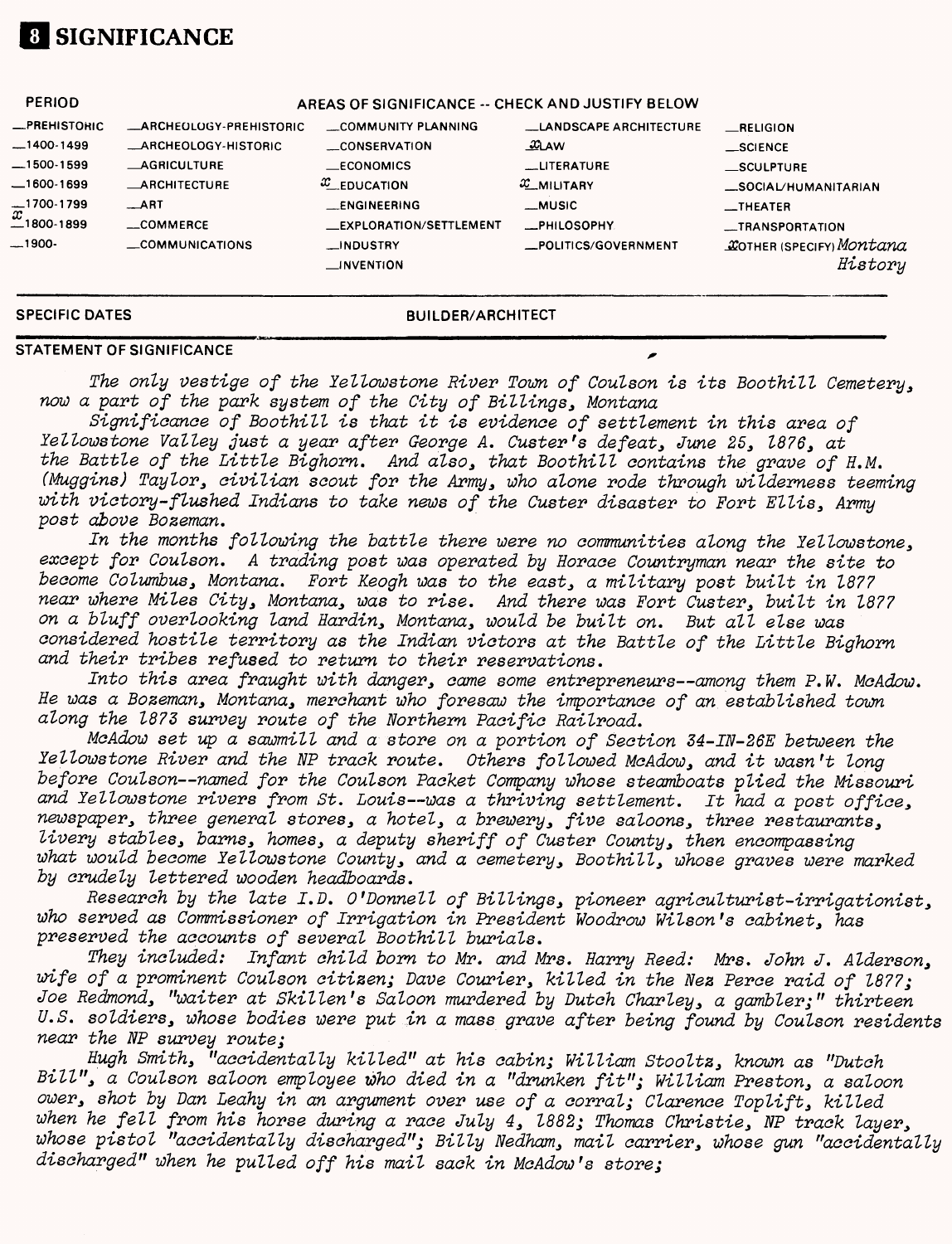# 9 MAJOR BIBLIOGRAPHICAL REFERENCES

See coninuation sheet

| <b>IDGEOGRAPHICAL DATA</b>                                                                                                                                                                                                    |                                                                  |                               |                                      |                              |
|-------------------------------------------------------------------------------------------------------------------------------------------------------------------------------------------------------------------------------|------------------------------------------------------------------|-------------------------------|--------------------------------------|------------------------------|
| ACREAGE OF NOMINATED PROPERTY $\_{165}'$ x $270'$                                                                                                                                                                             |                                                                  |                               |                                      |                              |
| QUADRANGLE NAME Billings East                                                                                                                                                                                                 |                                                                  |                               | QUADRANGLE SCALE $2.24000$           |                              |
| UTM REFERENCES $830$<br>695770<br>AIZ<br>$\boldsymbol{z}$<br>ZONE EASTING<br>C                                                                                                                                                | 5.017.49.8.5<br><b>NORTHING</b>                                  | <b>EASTING</b><br><b>ZONE</b> |                                      | NORTHING                     |
|                                                                                                                                                                                                                               |                                                                  |                               |                                      |                              |
|                                                                                                                                                                                                                               |                                                                  |                               |                                      |                              |
| <b>VERBAL BOUNDARY DESCRIPTION</b>                                                                                                                                                                                            |                                                                  |                               |                                      |                              |
| Boothill Cemetery is boarded on the west by County road right away; to the north by a<br>acant lot, Tract l of Cértificate of Survey 884 and to the East and South by a vacant lot,<br>ract II, of Certificate of Survey 884. |                                                                  |                               |                                      |                              |
| LIST ALL STATES AND COUNTIES FOR PROPERTIES OVERLAPPING STATE OR COUNTY BOUNDARIES                                                                                                                                            |                                                                  |                               |                                      |                              |
| <b>STATE</b>                                                                                                                                                                                                                  | CODE:                                                            | <b>COUNTY</b>                 |                                      | CODE                         |
| <b>STATE</b>                                                                                                                                                                                                                  | CODE                                                             | <b>COUNTY</b>                 |                                      | CODE                         |
| Kathryn Wright (Charter Member)<br>ORGANIZATION                                                                                                                                                                               |                                                                  |                               | <b>DATE</b>                          |                              |
|                                                                                                                                                                                                                               |                                                                  |                               |                                      |                              |
| Yellowstone Historical Society<br><b>STREET &amp; NUMBER</b>                                                                                                                                                                  |                                                                  |                               | October 27, 1978<br><b>TELEPHONE</b> |                              |
| 2019 St. Johns Avenue                                                                                                                                                                                                         |                                                                  |                               | $1 - 406 - 656 - 7264$               |                              |
| <b>CITY OR TOWN</b>                                                                                                                                                                                                           |                                                                  |                               | <b>STATE</b>                         |                              |
| Billings                                                                                                                                                                                                                      |                                                                  |                               | Montana                              |                              |
| <b>IZ STATE HISTORIC PRESERVATION OFFICER CERTIFICATION</b>                                                                                                                                                                   |                                                                  |                               |                                      |                              |
|                                                                                                                                                                                                                               | THE EVALUATED SIGNIFICANCE OF THIS PROPERTY WITHIN THE STATE IS: |                               |                                      |                              |
| NATIONAL ___                                                                                                                                                                                                                  |                                                                  | <b>STATE</b>                  | LOCAL $\frac{x}{x}$                  |                              |
| As the designated State Historic Preservation Officer for the National Historic Preservation Act of 1966 (Public Law 89-665). I                                                                                               |                                                                  |                               |                                      |                              |
| hereby nominate this property for inclusion in the National Register and certify that it has been evaluated according to the                                                                                                  |                                                                  |                               |                                      |                              |
| criteria and procedures set forth by the National Park Service.                                                                                                                                                               |                                                                  |                               |                                      |                              |
| STATE HISTORIC PRESERVATION OFFICER SIGNATURE                                                                                                                                                                                 |                                                                  |                               |                                      |                              |
| <b>TITLE</b>                                                                                                                                                                                                                  |                                                                  |                               | <b>DATE</b>                          | $12 - 4 - 78$                |
| <b>LOTITIZIUS KONIV</b>                                                                                                                                                                                                       |                                                                  |                               |                                      |                              |
| I HEREBY CERTIFY THAT THIS PROPERTY IS INCLUDED IN THE NATIONAL REGISTER                                                                                                                                                      |                                                                  |                               |                                      |                              |
|                                                                                                                                                                                                                               |                                                                  |                               |                                      |                              |
| <b>KEEPER OF</b><br>្នះខេត្ត                                                                                                                                                                                                  | M                                                                |                               |                                      | DATE 4.17.79<br>DATE 4.17.79 |
| <b>WALES AREA SHOWED AND IN</b>                                                                                                                                                                                               |                                                                  |                               |                                      |                              |

 $\sim$   $\sim$   $\sim$   $\sim$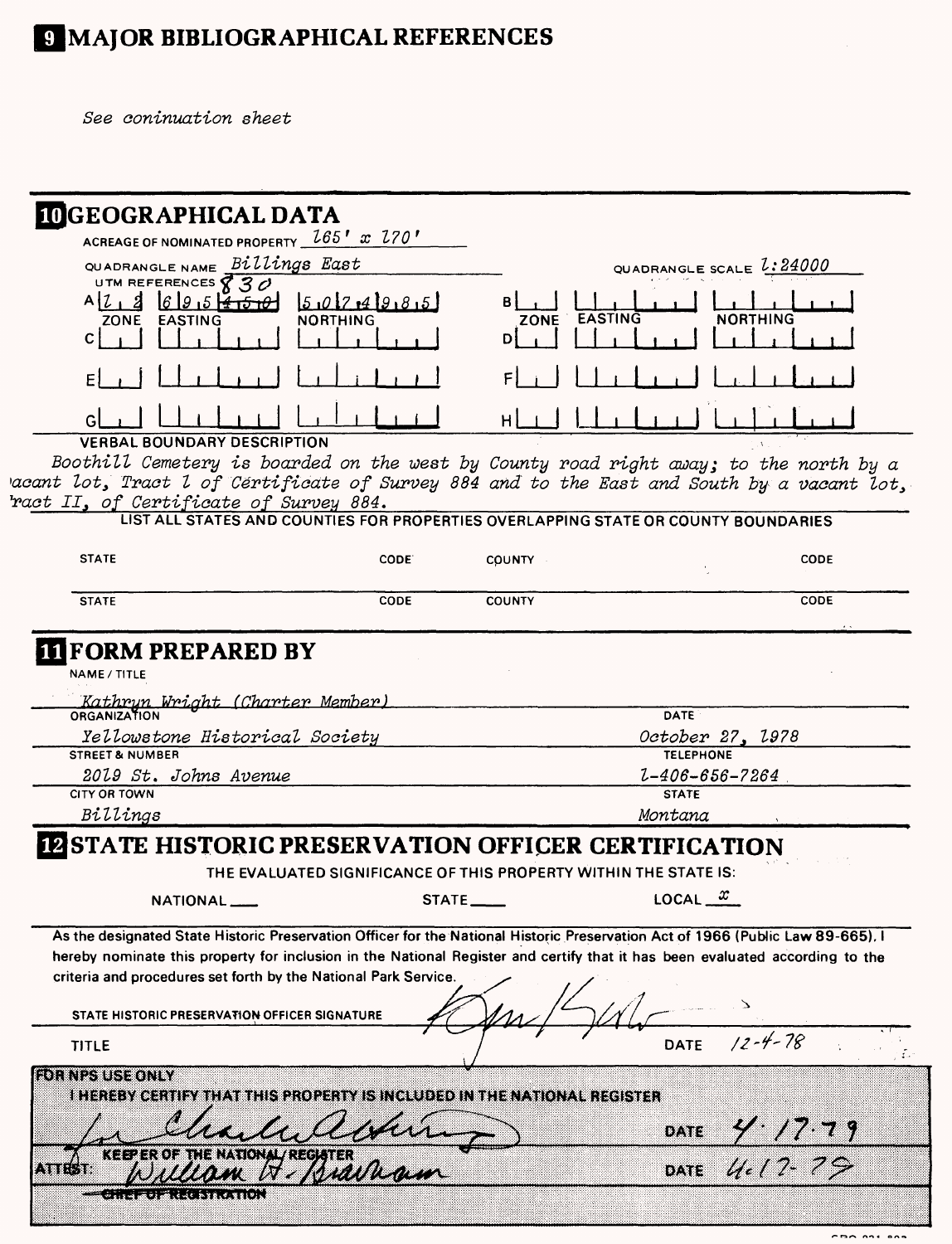# **NATIONAL REGISTER OF HISTORIC PLACES INVENTORY -- NOMINATION FORM**



**CONTINUATION SHEET** 

 $\boldsymbol{2}$ 8 PAGE **ITEM NUMBER** 

Mrs. Louisa Carter, who committed suicide when she was 25 by walking into the Yellowstone River; James D. Russell, killed in a saloon brawl; Patrick Dwyer,<br>NP section hand, shot in a "quarrel;" unknown solider run over by a wagon; Ben Walker shot in a quarrel; Ed Prebble, suicide; Louis Johnson, NP employee, killed in a construction camp near Coulson; Judge Foulkes, former justice of the peace, struck by an NP locomotive; and H.M. (Muggins) Taylor.

Taylor, sandy-haired, medium build, was of Scottish descent. He was born in 1830 in the eastern United States and well educated for his time, often quoting Shakespeare and Robert Burns as he sat around campfires in the West. He'd come West at an early age, staying a while in Utah and later in Dakota Territory, meat hunting, fashioning gloves, jackets, coats from hides and gambling. His favorite game was muggins, hence his nickname.

Coming into Montana Territory in 1870, he became a civilian scout and meat hunter for the military posts in the area. And when Col. John Gibbon led his command tavard the Battle of the Little Bighorn, Taylor was a scout in the group headed by Gibbon"s chief of scouts, Lt. James H. Bradley.

They were the first to come on "Last Stand Hill" and see the naked, mutilated bodies of Custer and his dead. Taylor volunteered to take this news to Gen. Alfred H. Terry, camped at the confluence of the Vellowstone and Bighorn rivers. Later. he helped bring Maj, Marcus A. Reno's wounded down from its battle position to Terry's camp for conveyance on the steamboat Far West, to Fort Abraham Lincoln, Dakota Territory.

The night of June 30, Terry asked for volunteers to take his message of Custer's defeat--"It is my painful duty to report..." to the officer in charge at Fort Ellis. Not one of the military stepped forward. After all, the area was teeming with Indians and the sight and word of the mutilations of the Seventh Cavalry troopers and officers instilled fear in the hearts and minds of both new recruits and battle-hardened veterans.

Then, from the back of the men grouped around Terry, a 46-year-old-buckskin-clad scout stepped forward. "I'll take it, General," said Muggins Taylor.

Next monning at dawn, July 1, 1876, Taylor started out from Terry's camp. Often with Indians hard on his heels, he made the 100 miles to Horace Countryman's trading<br>post on the Stillwater River. There he was given a meal, a night's lodging and a fresh horse by Countryman and his partner, Col. W.H. Norton. The next morning, July3, he started out again with Countryman riding along, a copy of Terry's dispatch in his saddlebag to take on to the newspaper in Helena. Montana. Taylor, as ordered by Terry. took the news to Fort Ellis, arriving there the night of July 3.

Had it not been for Muggins Taylor, riding alone through hostile wilderness, Countruman would not have known of the Custer disaster.

After that, Taylor became a meat hunter for Hoskins and McGirl, who had a trading post at the site to become Huntley, Montana. Later, Custer County Sheriff Tom Irvine named Taylor a deputy sheriff with headquarters at Coulson.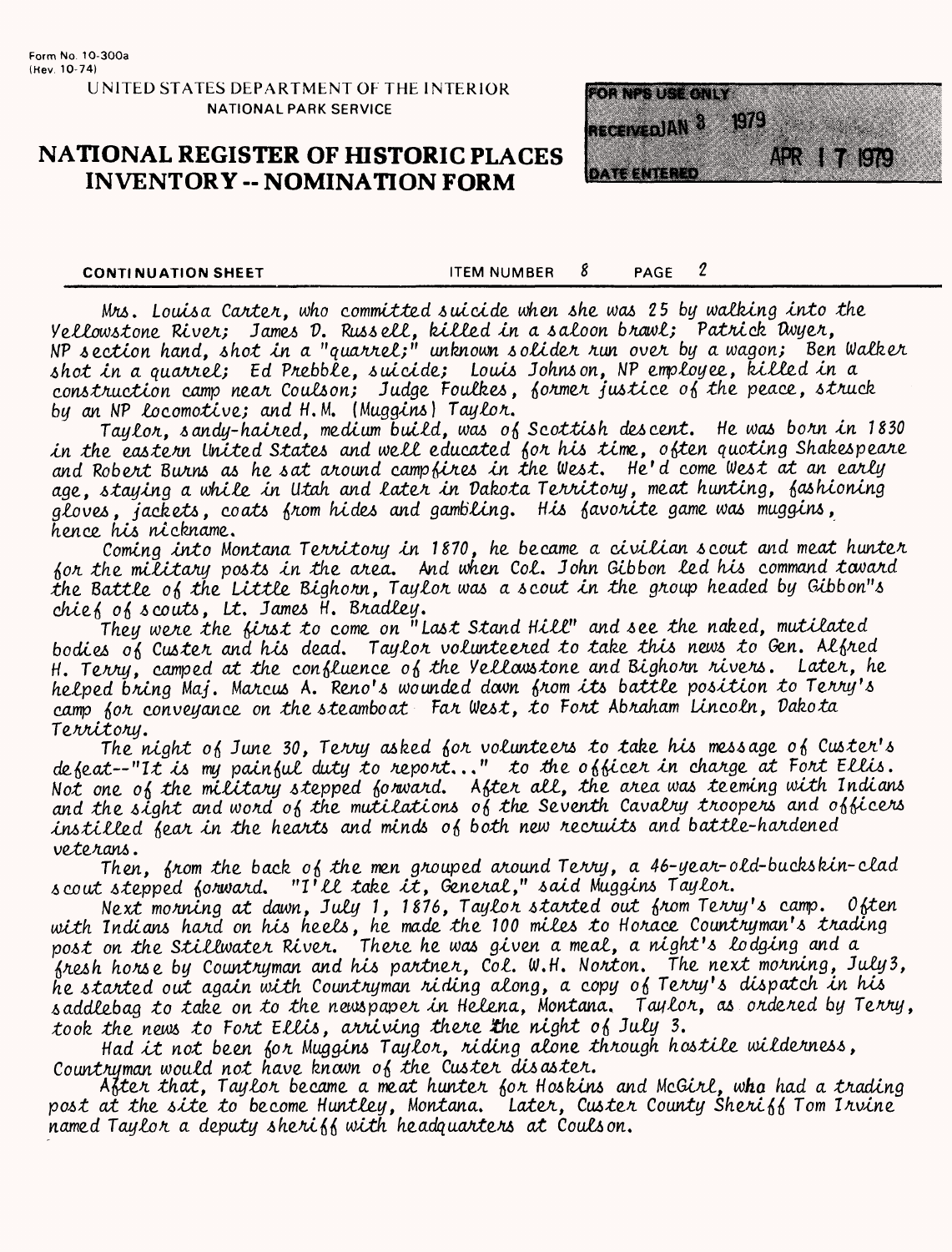# **NATIONAL REGISTER OF HISTORIC PLACES INVENTORY -- NOMINATION FORM**



**CONTINUATION SHEET** 

**ITEM NUMBER** PAGE  $\overline{\mathbf{3}}$ 8

The morning of September 27, 1882, Henry Lumph, whose wife was Coulson's laundress, returned to John Skillen's saloon on the town's main street. He'd been drinking heavily in all of the Coulson saloons, and when he entered Skillen's, he was abusive to some of the patrons. Bartender, P. Fobger, threw Lumph out. Lumph went to the laundry, where he beat his wife for a while, and then returned to Skillen's. He carried a Winchester rifle and fired a shot at Fobger.

Deputy Sheriff Taylor took after Lumph, who ran to safety of the laundry. When Taylor demanded he open up, Lumph came to the door, rifle in hand. They struggled for the rifle; it discharged and Taylor slumped to the ground. He was taken to the home of Couls on's ferryman, John Schock.

Fobger siezed Lumph, bound his wrists and took him in a wagon to Billings where he turned him over to Deputy Sheriff Manuel Torres. Then the bartender got two Billings; doctors, Bole and Parker, and took them to Coulson.

The doctors said the wound, through Taylor's left side just about the hip bone was "clean" and he likely would recover. But peritonitis set in and Taylor died October 1, 1882.

The Rev. B.F. Shuart, first minister of Billings' First Congregational Church, officiated at the funeral October 2, 1882. It was the largest funeral Coulson had ever known. Later, Taylor's grave was marked with a large wooden headboard and surrounded by a wooden fence.

Lumph, meanwhile, had been taken to Miles City where he was tried on a charge of second-degree murder. He was found guilty and sentenced to seven years in the penitentiary at Deer Lodge, Montana. His wife followed him; took in laundry and gave the money to her husband when authorities would permit. Following Lumph's release, he contracted pneumonia and died.

As the years passed, the wooden headboard and fence at Taylor's grave sagged with time and weather. But a photo of it in 1899 was taken by the late Lloyd Lipp of Billings to show the grave on the east slope of Boothill Cemetery facing tavard what was once the site of Coulson.

Then souvenir hunters and/or vandals carted away the marker and fence. After that Billings Heights Kiwanis Club and one of its former presidents, Joe Hopper, began putting small wooden markers on the graves. Some of them, too, disappeared.<br>But now, under auspices of Billings' City Park Department, Billings Heights

Kiwanis Club and local historians, Taylor's grave is handsomely and hopefully, permanently marked. Its granite stone symbolizing the strength and courage of Muggins Taylor in his ride with the news of the Custer defeat; its bronze plaque signifying the lawman's star he wore so proudly and served so well in the turbulent times of wild and woolly Couls on.